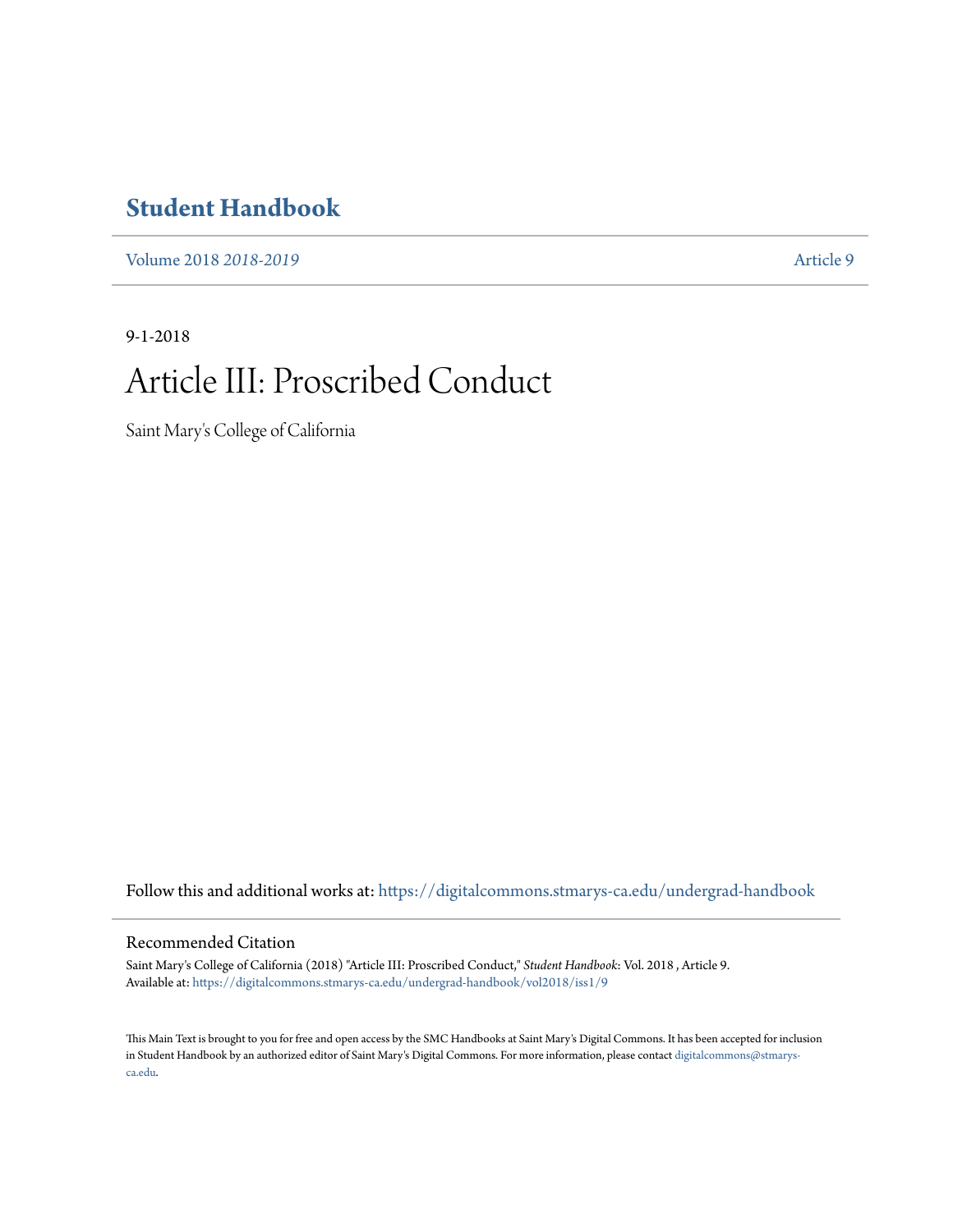### **ARTICLE III: PROSCRIBED CONDUCT**

### A. **Jurisdiction of the Code of Conduct**

The Code shall apply to conduct that occurs on campus, at College sponsored activities, and to off-campus conduct that adversely affects the College environment and/or the pursuit of the College community's objectives. Each student shall be responsible for his/her conduct from the time of enrollment for admission through the actual awarding of a degree, even though conduct may occur before classes begin or after classes end, as well as during the academic year and during periods between terms of actual enrollment. The Code shall apply to a student's conduct even if the student withdraws from school while a disciplinary matter is pending. The Dean of Students, or designee, shall decide whether the Code shall be applied to conduct occurring off campus, on a case by case basis, in his/her sole discretion.

Students are expected to conduct themselves as mature and responsible members of the campus, local, and any community in which the student resides while a student at Saint Mary's College of California. This policy also applies to students studying abroad, either in a program sponsored by Saint Mary's College of California, or otherwise. As such, students are responsible for upholding all federal, state and city laws and ordinances, including those related to noise, traffic, parking, zoning and consumption of alcohol. In addition, as responsible members of society, students are expected to foster an atmosphere that nurtures positive educational pursuits, the development of understanding and tolerance of those with different cultural and political points of view and an environment that encourages responsible behavior in the community.

Discipline may be imposed if:

- 1. The off-campus conduct is specifically prohibited by law or the Code of Student Conduct;
- 2. The off-campus conduct demonstrates that the continued presence of the student on campus presents a danger to the health, safety, or welfare of the campus community, is disruptive to the orderly conduct, processes and functions of the College, or is intimidating or threatening to the campus community or member of the campus community; or
- 3. The off-campus conduct is of such a serious nature that it adversely affects the students' suitability to remain a part of the campus community.

#### B. **Conduct—Rules and Regulations**

Students are subject to disciplinary sanctions when acting contrary to the general principles outlined in the Code's Preamble. Included are violations of any College policy, rule, or regulation published in hard copy or available electronically on the College website or violation of any federal, state or local law. The commission, aiding, abetting, attempting,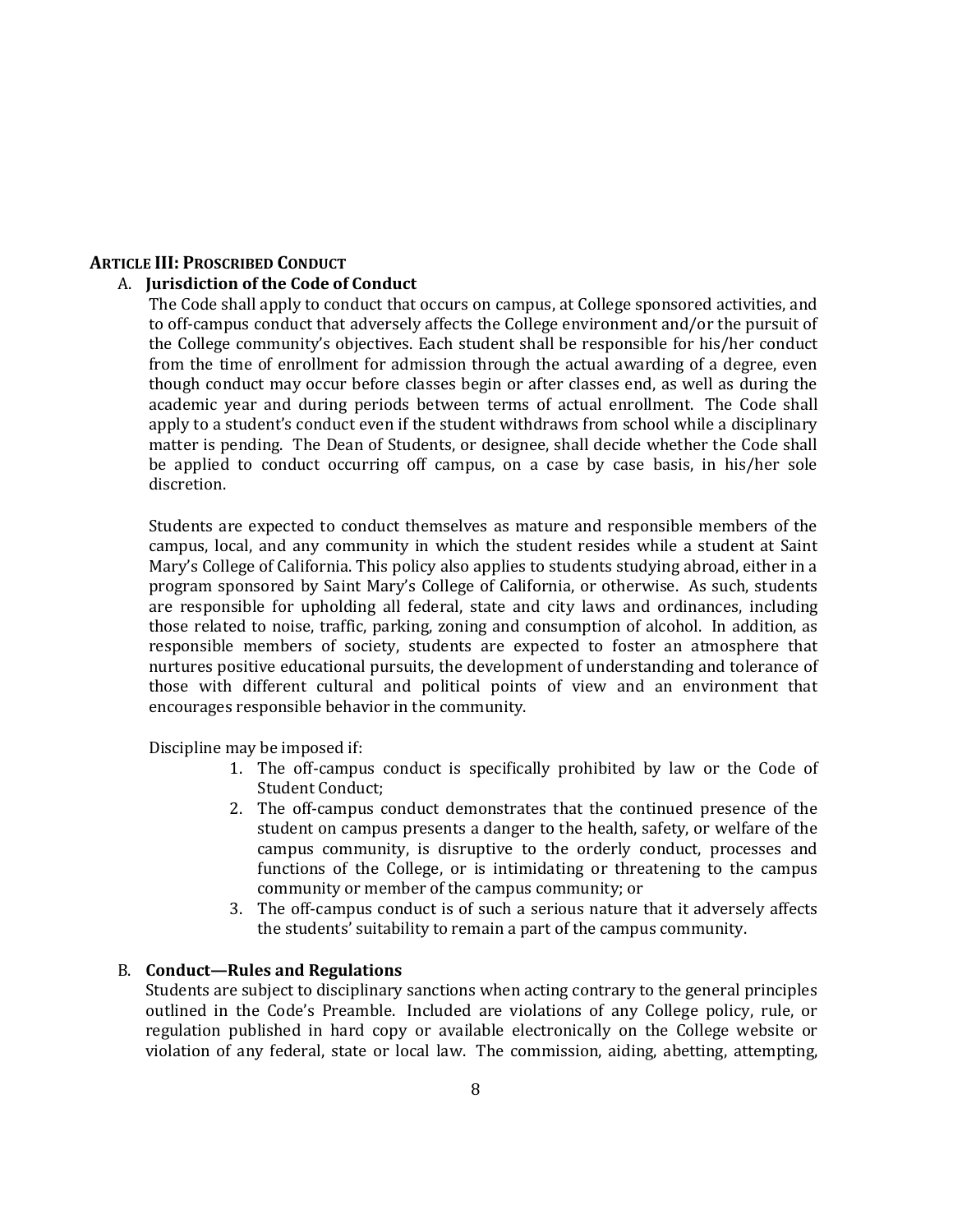inciting, and/or complicity in of any of the following constitutes an offense for which a student or student organization may be subject to the student discipline process. This list does not define misconduct in exhaustive terms and may not describe all potential violations. Examples of specific incidents of contrary action are outlined below.

- 1. **Dishonesty** Acts of **dishonesty**, including but not limited to the following:
	- a. Furnishing false information to any College official, staff or faculty member, or department.
	- b. Forgery, alteration, or misuse of any College document, record, or instrument of identification.
	- c. Possessing or distributing unauthorized College keys.
- 2. **Disruptive Conduct** All members of the College community are entitled to be a part of and are responsible for maintaining an environment of civility that fosters respect, peace, self- dignity, tolerance, and freedom of expression. Therefore, the community expects that students will avoid **disruptive conduct** that includes, but is not limited to action that impairs, interferes with or obstructs the orderly conduct, processes and functions of the College and covers acts and attempted acts, regardless of whether the act or attempt was deliberate and whether the potential outcome was intended.
	- a. Disruption or obstruction of teaching, research, administration, disciplinary proceedings, other College activities either on or off campus.
	- b. Self-destructive conduct that may endanger not only the person acting in that manner, but also impacts the entire community. The College will take into account factors that impact or cause such conduct including, but not limited to, suicidal ideation, threats or attempts, eating disorders and cutting and other self- mutilation.
	- c. Interference with the freedom of movement or speech of any person or guest of the College.
	- d. Interference with the rights of others to enter, use or leave any College facility, service or activity, or inappropriate or disruptive behavior in the classroom.
	- e. Intentional misuse, disabling of or tampering with any fire alarm, firefighting or safety equipment or issuing, falsely or not, a bomb threat or other warning of impending disaster is prohibited.
	- f. Hindering another's exit or failing to exit during an alarm or evacuation or intentionally starting or attempting to start a fire on campus is prohibited.
- 3. **Disorderly Conduct** The College endeavors to be a community that nurtures the growth and development of all of its members, demonstrates respect for one another, is sensitive to differences, and engages in interactions based on a standard of fairness. Therefore, the community expects that students will avoid conduct that is **disorderly** in nature which subsequently threatens, harms or interferes with members of the College community, including but not limited to, conduct such as:
	- a. Physical abuse, verbal abuse, threats, intimidation, harassment, coercion, and/or other conduct which threatens or endangers the health or safety of any person.
	- b. Violence, being unruly, disturbing the peace and/or fighting.
	- c. Public intoxication.
	- d. Indecent or obscene conduct, whether on or off campus, including, but not limited to, in person communication, third party communication, and/or electronic communication.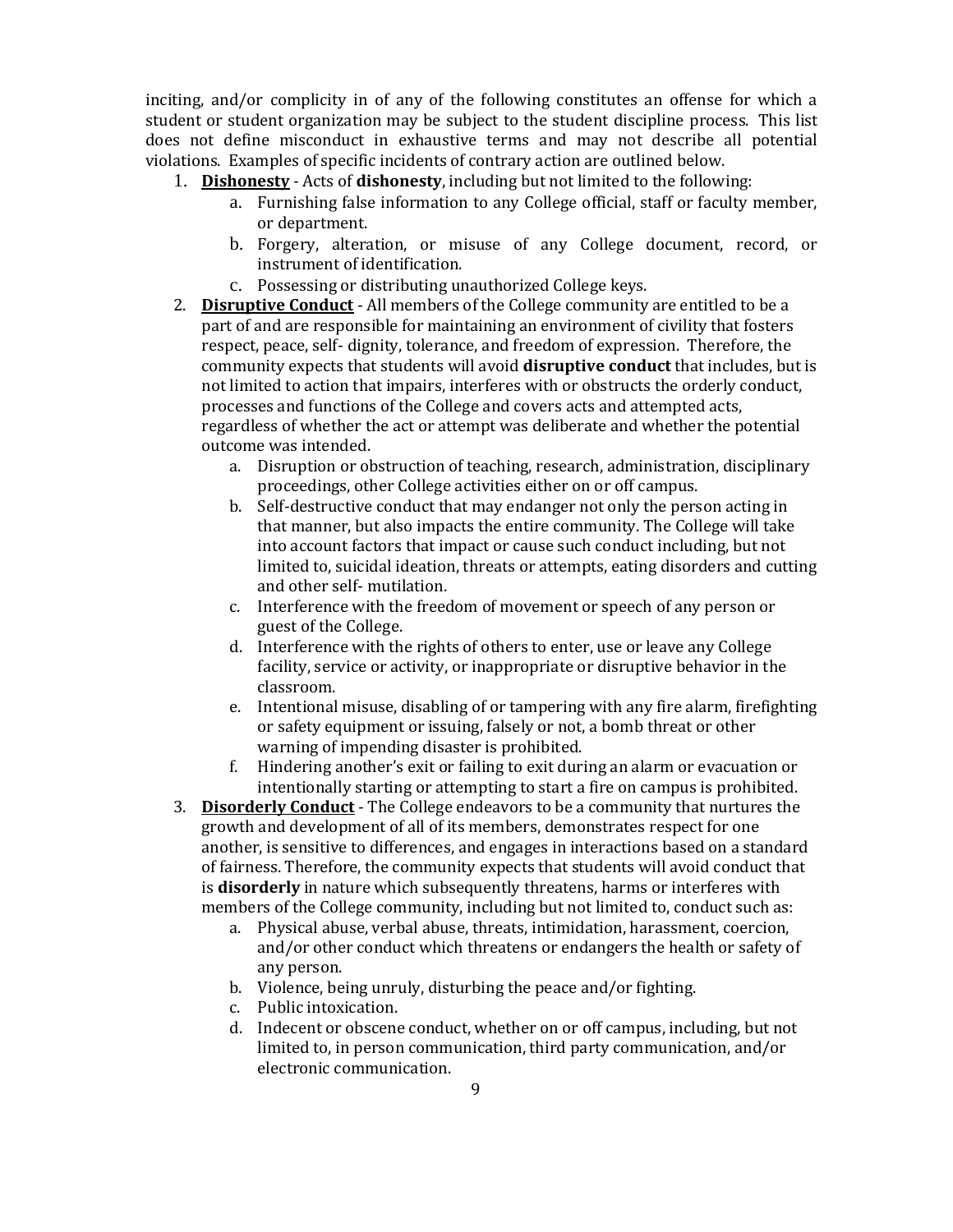- e. Hosting guests who act in a disorderly or disruptive manner.
- f. Aiding, abetting, or procuring another person to breach the peace on campus or at functions sponsored by, or participated in by, the College or members.
- g. Conduct toward another student and/or employee that has the observable effect of unreasonably interfering with that individual's ability to work or to participate in the educational benefits at the College.
- 4. **Damage to Property, Vandalism and Unauthorized Use** College community members are expected to respect College property, the private property of other members of the College community and the property of the larger community in which we live. **Damage to property, vandalism and unauthorized use** includes, but is not limited to:
	- a. Damaging, vandalizing or tampering with property owned, operated or controlled by the College or one of its members (i.e. students, faculty, staff or visitor) is prohibited. The theft, attempted theft, or the unauthorized use or possession of property or services owned or controlled by an individual or the College regardless of location.
	- b. The entry of, or attempt to enter, any College owned or operated building or facility, or property within the surrounding campus community, without authorization or a legal right to do so, or except with such authority or right, against the will of the occupant or the individual in charge of the building or facility. Unauthorized presence on, in or within any building or property owned or operated by the College, including roofs, balconies or other areas that are not designated as acceptable.
	- c. Unauthorized possession, duplication or use of keys to any College premises or unauthorized entry to or use of College campus.
- 5. **Illegal Drugs** The sale, use, possession, manufacturing, or distribution of **illegal drugs**, or being under the influence of controlled substances or illegal drugs, and/or the sale, use, manufacturing or distribution of drug paraphernalia, except as permitted by law or College policy (refer to Alcohol & Other Drugs Policy).
- 6. **Sale, Use, Possession, Distribution, or Under the Influence of Alcohol -** The sale, use, possession, or distribution of alcohol or being under the influence of **alcohol**, except as permitted by law or College policy (refer to Alcohol & Other Drugs Policy).
- 7. **Intimate Partner Violence, Non-Consensual Sexual Contact, Sexual Assault, Sexual Misconduct, and Stalking** - Engaging in non-consensual sexual conduct with another person as defined in the College's *Policy Prohibiting Discrimination, Harassment, Sexual Assault, Sexual Misconduct, and Retaliation (including intimate partner violence, non-consensual sexual contact, sexual assault, sexual misconduct, and stalking)* is a form of discrimination prohibited not only by these policies, but, also, by the law (refer to Title IX policy).
- 8. **Hazing** "Hazing" means any action or situation which (a) endangers or adversely affects the mental or physical health or safety of another person or persons; (b) would cause extreme embarrassment or adversely affect the dignity of another person or persons; or (c) causes another person or persons to destroy or remove public or private property. This includes, but is not limited to, any brutality of a physical nature, such as whipping, beating, branding, forced consumption of any food, alcohol, drug or other substance, any activity which would subject an individual or individuals to extreme mental stress, such as sleep deprivation or forced exclusion from social contact. Hazing with or without the consent of a student is prohibited. Initiations or activities of student organizations are prohibited from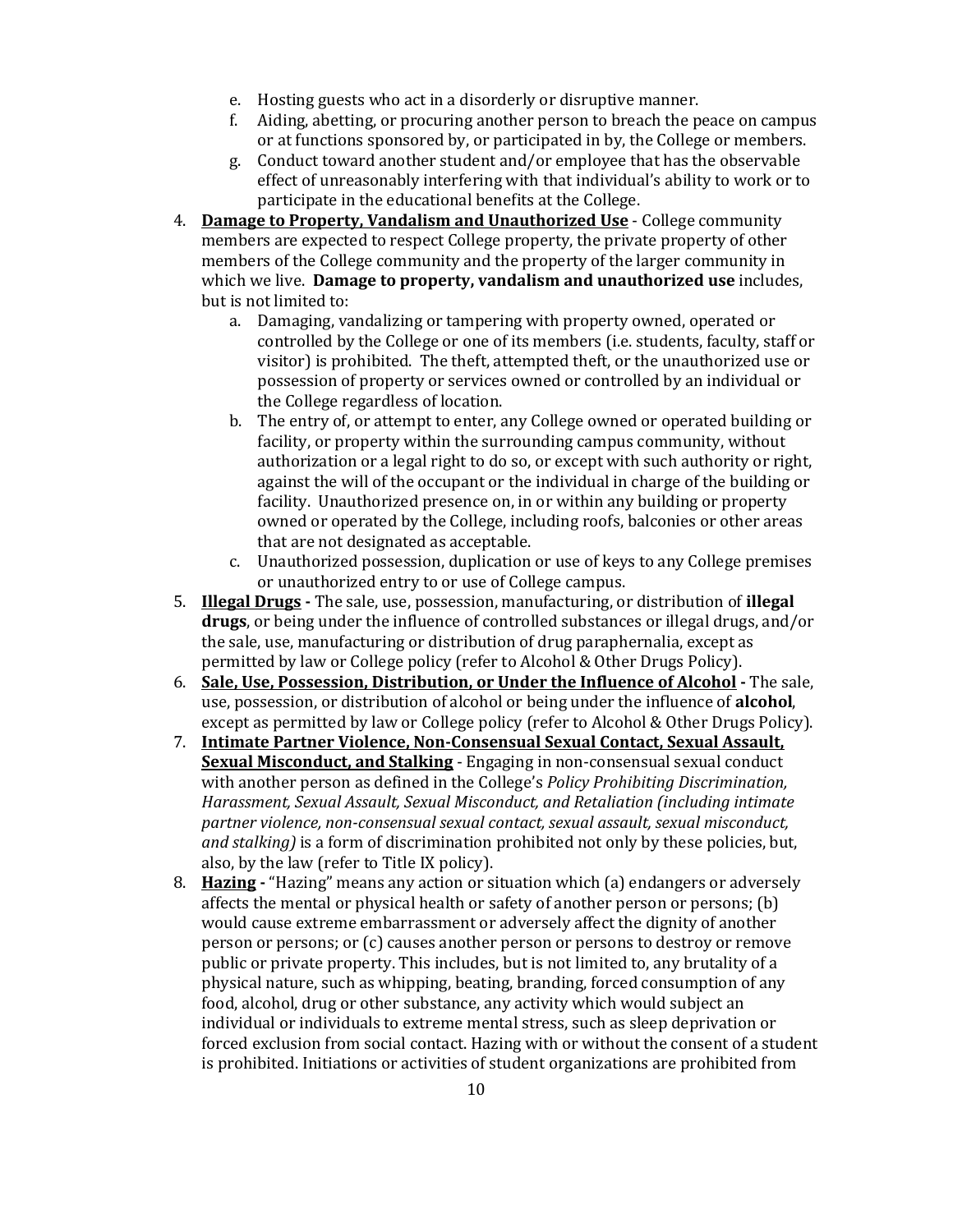including any feature that is dangerous, harmful, or degrading to the student. A violation of this prohibition renders both the organization and participating individuals subject to discipline. Any student who knowingly witnesses or acquiesces in the presence of hazing is also subject to discipline. The expressed or implied consent of the victim will not be a defense. Apathy or acquiescence in the presence of hazing are not neutral acts; they are violations of this rule.

- 9. **Weapons and Explosives** Knowledge of or the possession of firearms, explosives, other weapons, or dangerous chemicals on College premises or use of any such item in a manner that harms, threatens or causes fear to others. All weapons or explosives will be impounded and are subject to forfeiture without reimbursement or return to the person from whom they were confiscated.
	- a. **Weapons** include, but are not limited to, studded wristbands, nunchakus, firearms, replica weapons, knives, swords, air-powered guns (including, but not limited to, paintball guns, BB guns, and  $CO<sub>2</sub>$  guns), Stun guns, Tasers or any object that normally would not be considered a weapon, but by alteration, modification or redesign, or by intended use, would be readily recognized or considered as a weapon by any reasonable and prudent person.
	- b. **Explosives** include, but are not limited to, firecrackers, ammunition, and fireworks.
- 10. **Illegal Gambling -** Engaging in illegal **gambling** activities as defined by federal, state, or local law, is prohibited. Using College owned or controlled technology equipment for gambling is prohibited.
- 11. **Abuse of Technology** Any abuse of computer facilities and resources, including but not limited to any violation of the College's **Technology Policy**.
- 12. **Failure to Comply** Failure to comply with directions of College officials or law enforcement officers acting in performance of their duties and/or failure to identify oneself to these persons when requested to do so.
- 13. **Misuse of the Student Discipline Process -** Misuse of the discipline process may result in additional disciplinary fines and include, but are not limited to:
	- a. Failure to comply with notice from a College official to appear for a meeting or hearing as part of the student discipline process.
	- b. Falsification, distortion, or misrepresentation of information before any College official.
	- c. Disruption or interference with the orderly conduct of a student discipline hearing proceeding.
	- d. Institution of a Code proceeding in bad faith.
	- e. Attempting to discourage an individual's proper participating in, or use of, the Code process.
	- f. Attempting to influence the impartiality of a College official, a Disciplinary Hearing Board panel member, or a Peer Conduct Council panel member prior to, and/or during the course of, the student discipline hearing proceeding. Harassment (verbal or physical) and/or intimidation of a College official, a Disciplinary Hearing Board panel member, or a Peer Conduct Council panel member prior to, during, and/or after a student conduct code proceeding.
	- g. Failure to comply with the sanction(s) imposed under the Code.
	- h. Influencing or attempting to influence another person to commit an abuse of the student discipline process or other College policy.